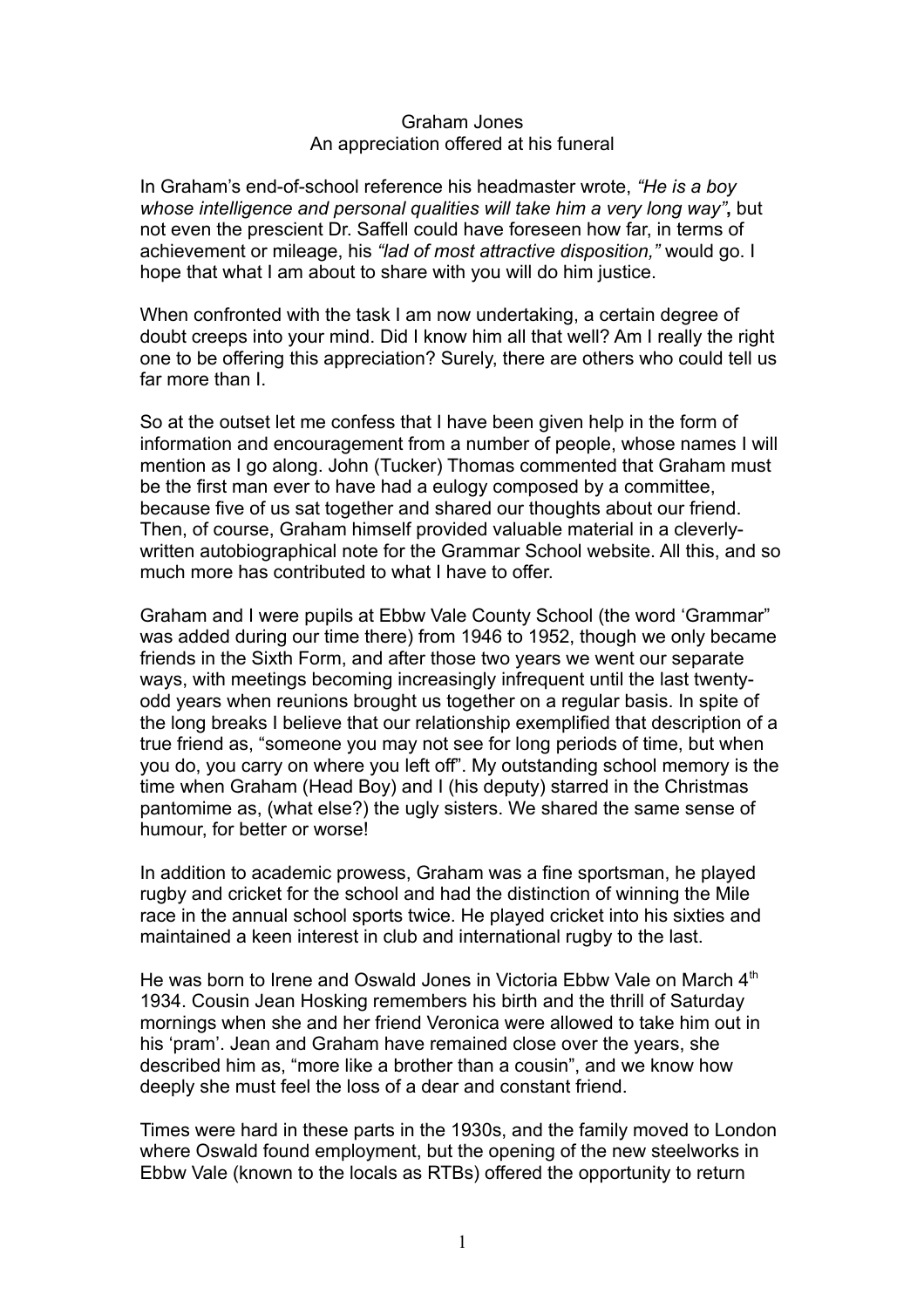home, and in 1940 they settled into what was to be the family home in Tothill Street. There Graham grew up, making friends with fellow pupils at Willowtown School, and playing games of cricket in the street; with his beloved dog Sandy doing the fielding.

Like the rest of his generation Graham grew up during the Second World War and, looking back, he remembered with gratitude that we were protected from many of the harsh realities of those years despite the hardships of life in Ebbw Vale.

In 1946 he entered EVCS, not only coming First on the list for that school but actually topping five hundred '11+' candidates in the whole of Monmouthshire. He described the next six years as, "the happiest of my life", little wonder then that so many of the friends he made in that time are here today, as one put it, "Graham had friends, not ex-friends".

We really got to know each other in the two years of A Level studies, and there the bonds of friendship were firmly forged, we played together for the school and against each other in House matches. Graham was a fast, powerful, and very determined centre-three-quarter; I managed to stop him once, me a trundling hooker. What a pity there was so little grass on French's field!

After A levels we went our separate ways; Graham to University College Swansea to study Maths, Physics and Chemistry, graduating with a degree in Chemistry. After university, on National Service, he began his travels and saw some tough action in Cyprus at the time of the EOKA troubles. He said that he spent the time repairing radios and hiding from the terrorists; I suspect that was a slight understatement.

In 1959 Graham invited me to be his Best Man, and I accepted willingly. Chris and Adrian, I therefore share some (indirect) responsibility for your being here at all!

His working life was spent in the new and expanding world of electronics where he specialized in the development of transistors, micro-chips and semiconductors, first for Marconi, and later for General Electric. We would meet briefly, from time to time, usually through our shared involvement with Methodism and, as I said, would carry on where we left off.

Dr. Saffell was right about Graham 'going far' both in terms of career achievement and in his travels, the list of which reads like the index of an atlas, global indeed, but worthy of special mention was his association with Nepal and Malaysia and their people, especially the children. He adopted a school (or was it the other way round?), visited it often and worked hard to provide supplies of much-needed books and stationery for the pupils, who called him 'Daddy'. Travel was not just about 'going to places' but meeting people, and he made many friends. The lands with mountains drew him with a spiritual force; his experiences in the Himalayas and Kenya were truly inspirational. He described seeing the peak of Mount Everest suddenly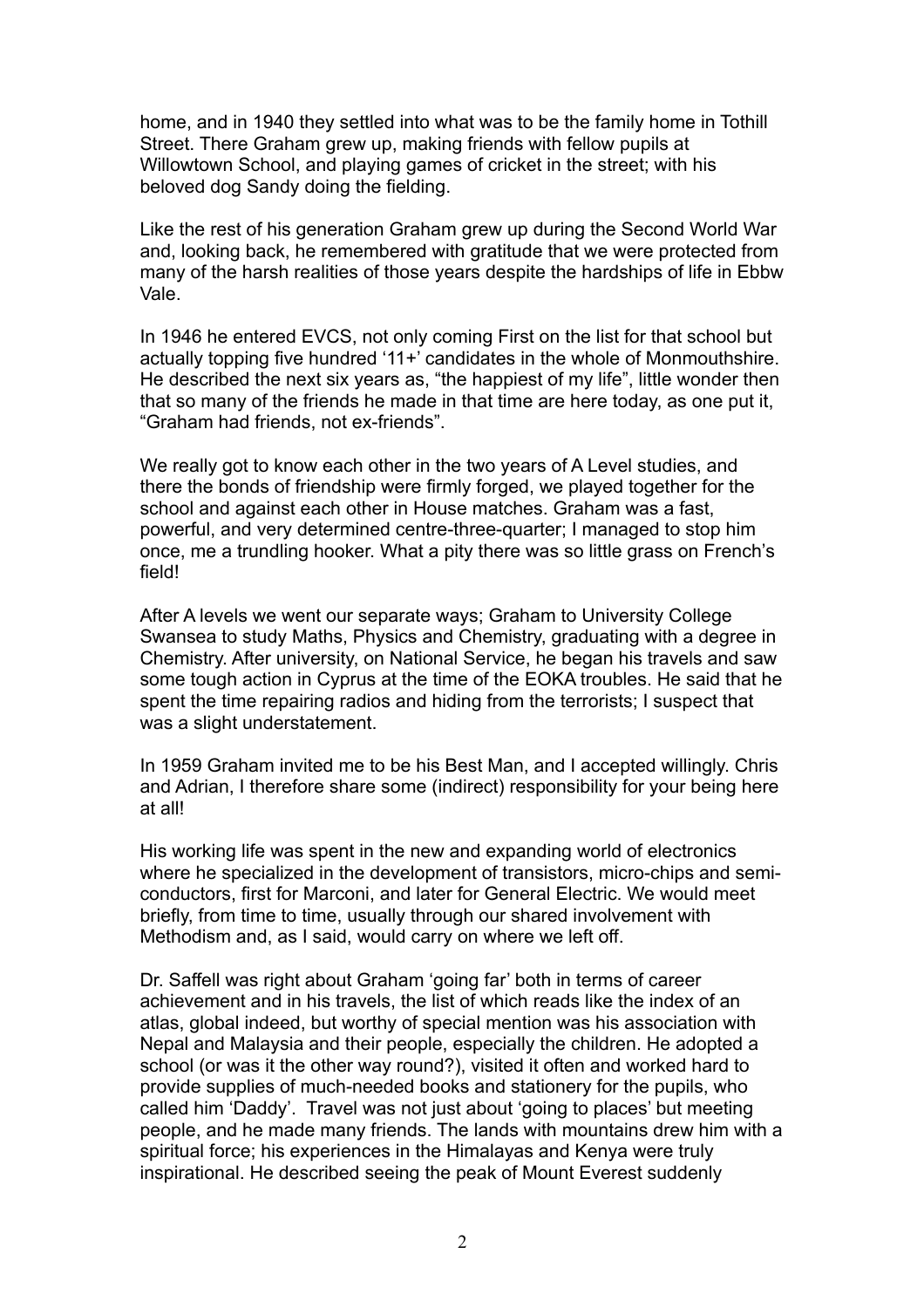appearing as awesome, the guide led him upwards but told him to keep looking at the track ahead, then signalled him to look up, and there it was. He also told me of an experience in which his long-dead father appeared to him as he lay in a tent near Base Camp below Everest. The mountains reached deep into Graham's soul.

Quite recently we were discussing Graham's visit to Kilimanjaro and we were not sure if he had reached its summit. Adrian told me the full story: on a trek to the summit, which apparently has a saddle with the true summit higher than its partner, one of the party became very ill with altitude sickness, the guide wanted to leave him on the lower summit and take the rest of the party onwards but Graham insisted that he would help his stricken companion to return to lower ground. Having gone all the way to Africa, all the way up the mountain, Graham sacrificed that possibly once-in-a-lifetime chance to help someone. That was the measure of the man.

With his love of the high peaks it came as no surprise to us when, on retirement in 1995, he went to live in North Wales, to be near Snowdonia, where he walked (much to our consternation) well into his 70s, yes even on a Christmas Day) on Tryfan and Cwm Idwal. Margaret Hancock told me that as recently as last spring, Graham has retraced some of the route followed by Derek Brockway (Weather man Walking) on the upper slopes of the Rhondda Valley, a less demanding ascent than Snowdon, but an achievement in his state of health nonetheless.

Graham was a devoted son; he supported and cared for his mother until her death in 2007, making long round-trips between Anglesey and Ebbw Vale to make sure that all her needs were provided for. With her he enjoyed the company of her sister Olive (who is still alive at 102) and her daughter Mary, and with them, in the company of Cousin Jean and her friend Veronica, enjoyed several 'Turkey and Tinsel' holidays at South Coast resorts, acting as escort and chauffeur to his female companions with great charm and good humour.

In 1992, the year of the Garden Festival in Ebbw Vale, Graham had a bright idea, since lots of people would be visiting the town, why not have a Grammar School Reunion at the school, which by that time had become Glan-yr-Afon Junior Comprehensive School? That first reunion was an outstanding success, and the first of many. In 1997 we celebrated the centenary of EVCGS with a canteen lunch of sausages, mash, and baked beans, with sponge pudding and custard for 'afters' (the additional table wine was something we had not enjoyed in our youth). The closure of the building in 1999 was marked with another get-together, subsequent reunions were held at the Comprehensive School, but somehow they lacked 'atmosphere' of the old school. Of more recent years annual reunion lunches have been held at The Bear Hotel in Crickhowell, and it was there in July of this year that some of us saw Graham for the last time.

In fairness it should be stated that if Graham was the inspiration behind the reunions, Anne Morgan put in the spadework.